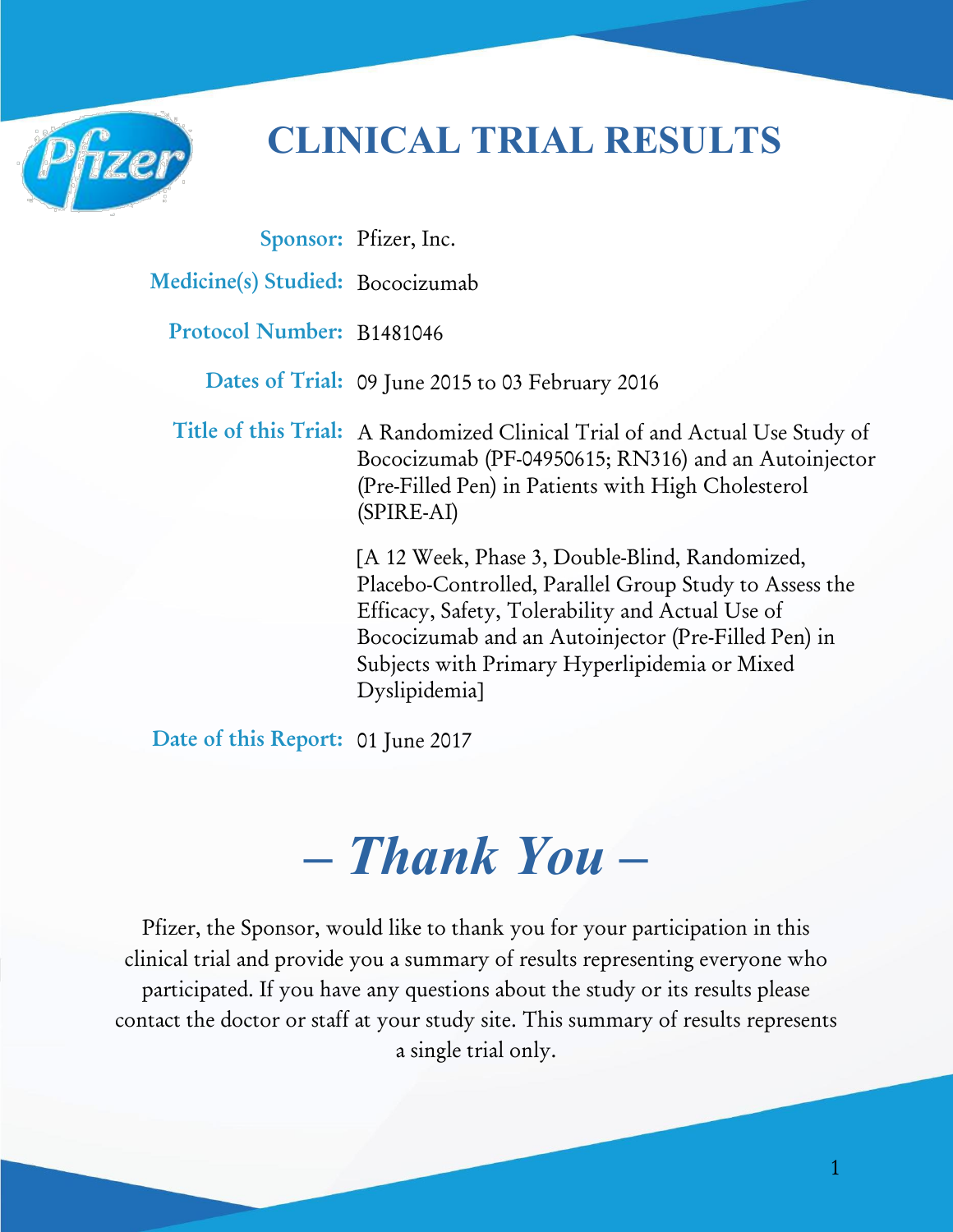### **WHY WAS THIS STUDY DONE?**

Heart disease is a leading cause of death in both men and women. One of the biggest risks for getting heart disease is having high "bad" cholesterol (called LDL, or low-density lipoprotein cholesterol). Having high LDL cholesterol can lead to heart disease.

Doctors prescribe medicines called "statins" to patients with high LDL cholesterol to lower the LDL cholesterol in the blood. For some people, statins may not lower cholesterol enough.

Researchers did this study to look for a new way to treat patients who are taking a statin and who still have LDL cholesterol above what their doctors consider ideal. Bococizumab was the medicine tested in this study. It is not a statin. Bococizumab is a medicine that is given as an injection under the skin (subcutaneous) which may help to lower LDL cholesterol.

In most studies with bococizumab, patients had to use a pre-filled syringe to inject the medicine. The Sponsor developed a more automated way of giving an injection using a device called a pre-filled pen (autoinjector). For this study, researchers wanted to test the pre-filled pen as a new way to give this medicine.

For this study, researchers wanted to know:

- Does bococizumab help to lower LDL cholesterol in patients who are taking a statin and who still have LDL cholesterol above ideal levels?
- How well can patients (or a helper) use a pre-filled pen to inject bococizumab?

### **WHAT HAPPENED DURING THE STUDY?**

This study was done to see if patients taking bococizumab had lower levels of LDL cholesterol compared to patients taking a placebo. A placebo does not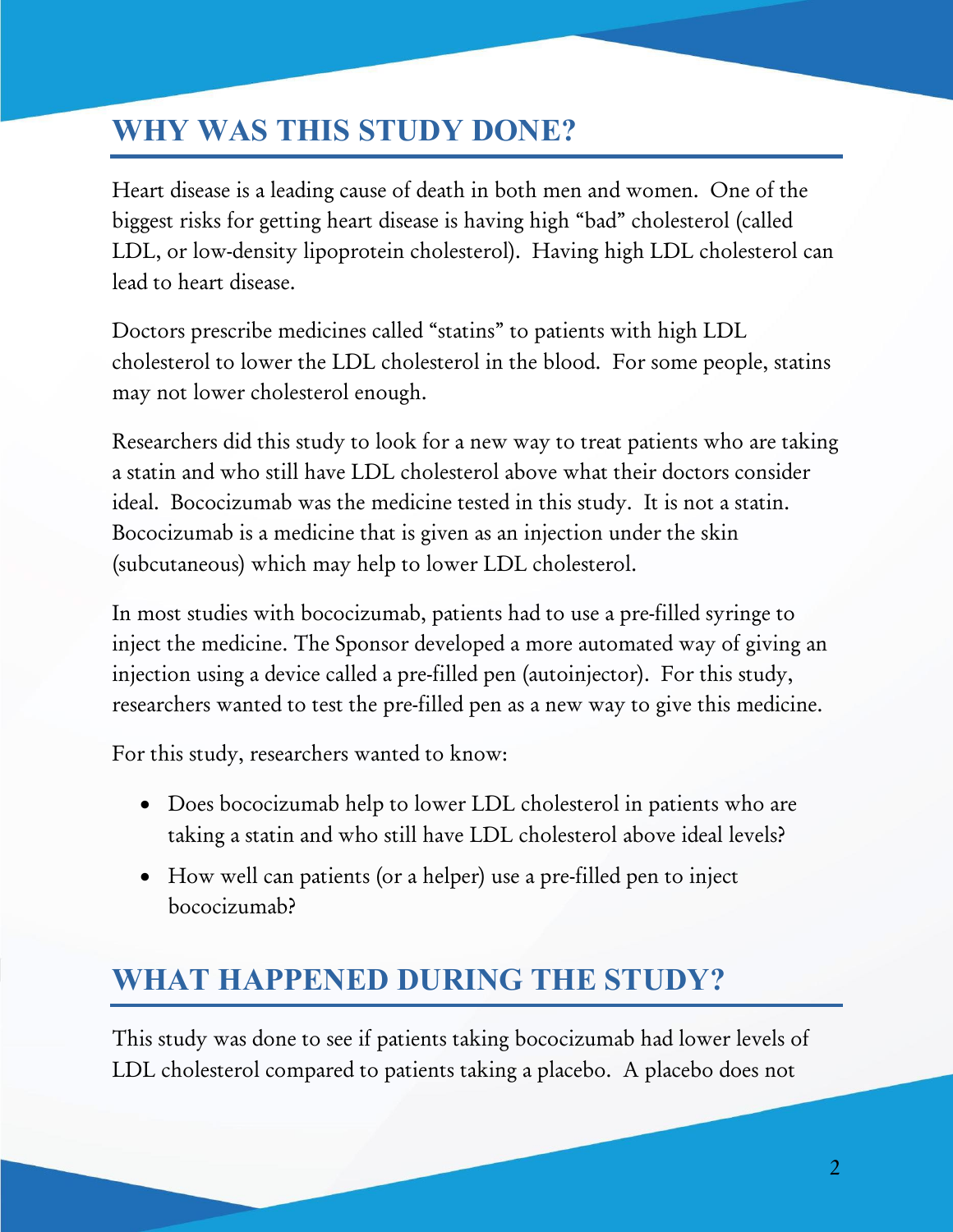have any medicine in it, but looks just like the medicine. All groups used the pre-filled pen to give the medicine. This was done to find out how well the patients (or a helper) could use the pre-filled pen.

This study included adult men and women who:

- Had high cholesterol because of:
	- o A genetic (passed down from birth) reason (called "primary hyperlipidemia"),
	- o A genetic reason and/or because of lifestyle factors, like the foods you eat or how much you exercise (called "mixed dyslipidemia")
- Were taking a statin medication but still had high levels of cholesterol

Patients were put into 1 of 4 groups by chance with twice as many patients being given the medicine than the placebo. This is known as a "randomized" study. This is done to make the groups more similar for things like age, and the number of men and women. Making the groups similar makes comparing the groups more fair.

The patients and researchers did not know who received which medicine during the study. This is known as a "double-blinded" study. Researchers use "double-blinded" studies to make sure that the results of the study are not influenced in any way.

| Descriptions of Medicines Given in Each Group |                                           |                                                                                                                                     |  |  |  |  |  |
|-----------------------------------------------|-------------------------------------------|-------------------------------------------------------------------------------------------------------------------------------------|--|--|--|--|--|
| Group                                         | <b>Medicines Given</b>                    | Why the Group Was Used in this Study                                                                                                |  |  |  |  |  |
| $\mathbf{1}$                                  | Bococizumab 75 mg in a<br>pre-filled pen  | To see if the 75 mg dose of bococizumab lowered<br>LDL cholesterol, and to test how well patients<br>could use the pre-filled pen   |  |  |  |  |  |
| $\overline{2}$                                | Bococizumab 150 mg in a<br>pre-filled pen | To see if the 150 mg dose of bococizumab<br>lowered LDL cholesterol, and to test how well<br>patients could use the pre-filled pen. |  |  |  |  |  |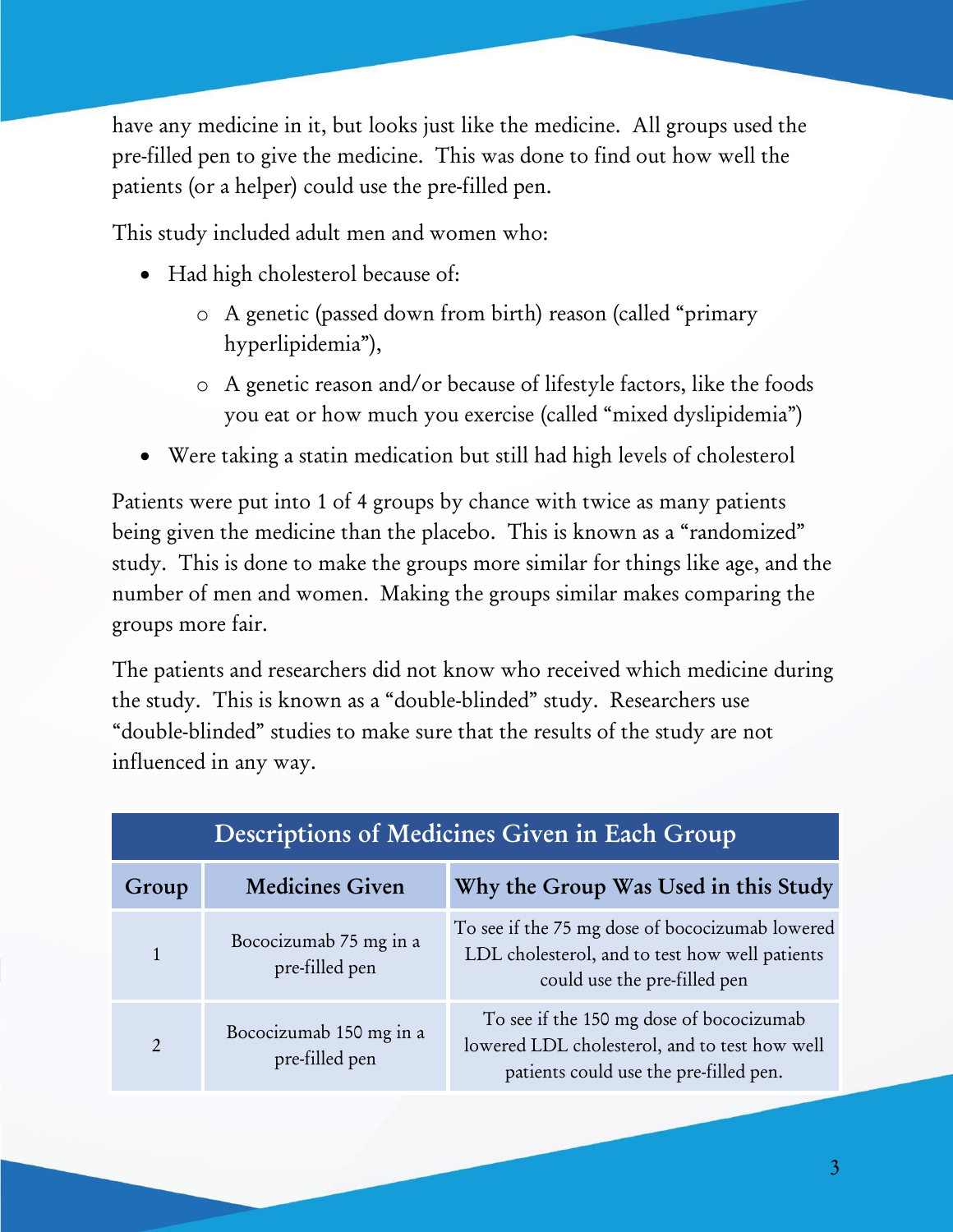|                | a pre-filled pen    | Bococizumab 75 mg placebo in To see if bococizumab 75 mg worked better than<br>no medicine at all. |
|----------------|---------------------|----------------------------------------------------------------------------------------------------|
| $\overline{4}$ | in a pre-filled pen | Bococizumab 150 mg placebo To see if bococizumab 150 mg worked better than<br>no medicine at all.  |

For 4 weeks, patients were checked (screened) to make sure they met all the requirements of the study. Next, patients were put into 1 of 4 groups and were treated for 12 weeks. After completing the 12 weeks of treatment, patients were followed by researchers for 6 weeks (follow-up phase) to see how they did after taking the study medicines.



While patients were only in the study for 5 months, the entire study took 8 months to complete because it took about 3 months for all the patients to enter the study. The study took place at 28 clinical sites in the United States. It began on 09 June 2015 and ended on 03 February 2016. 299 patients were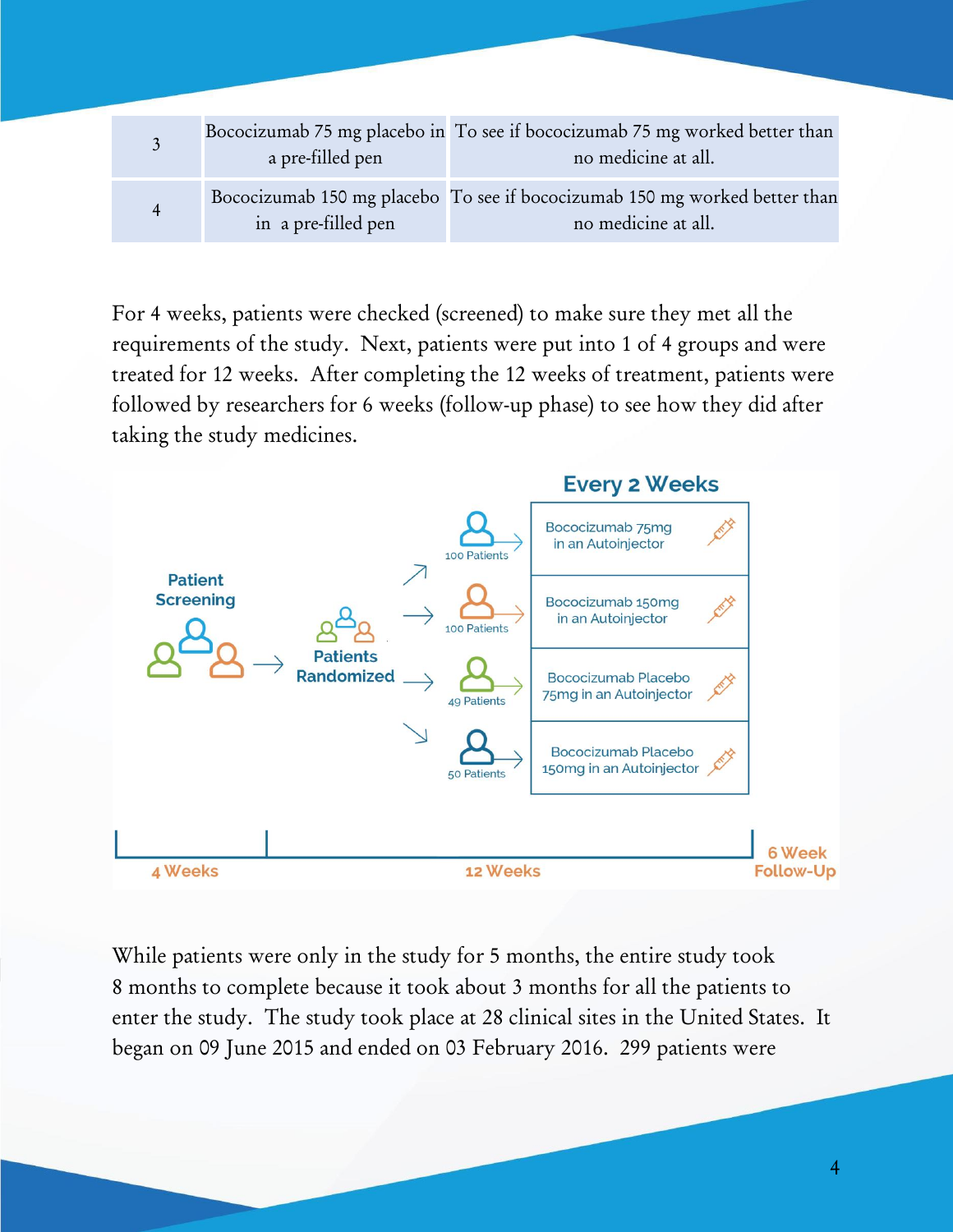treated in this study. 162 were men and 137 were women. All patients were between the ages of 19 and 84 years old.

Patients were supposed to be treated for 12 weeks and then followed for about 6 more weeks. Of the 299 patients who started the study, 289 patients finished the study. 10 patients decided not to finish the study or a study doctor decided it was best for the patient to stop the study.

When the study ended in February 2016, the Sponsor began reviewing the information collected. The Sponsor then created a report of the results. This is a summary of that report.

### **WHAT WERE THE RESULTS OF THE STUDY?**

**Did bococizumab help to lower LDL cholesterol in patients who are taking a statin and who have LDL cholesterol above ideal levels?** 



Yes, bococizumab worked better than placebo to further lower LDL cholesterol.

Researchers looked at the average change in all patients' LDL cholesterol from the start of the study compared to all patients' average LDL cholesterol after 12 weeks of taking the study medicines.

On average, patients who took bococizumab 150 mg had their LDL cholesterol drop by about 57% from their starting value. The patients taking bococizumab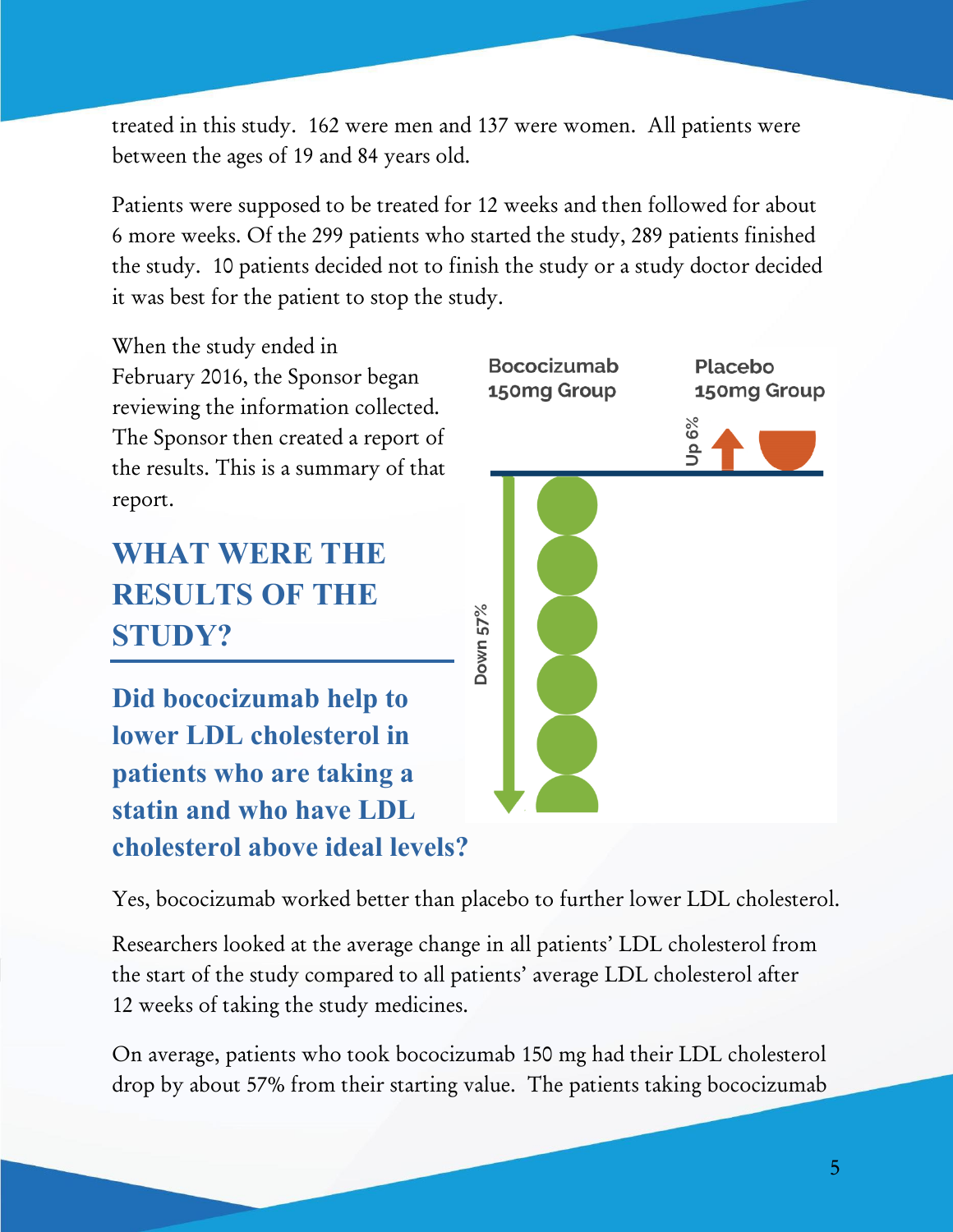150 mg placebo had their LDL cholesterol go up about 6% from their starting value. Based on these results and the number of patients, the researchers have concluded that the results are not likely the result of chance.

#### **How well can patients (or a helper) use the pre-filled pen?**

Patients who took bococizumab 150 mg used the pre-filled pen the right way at least 93% of the time (93 of every 100 times) on each occasion they were meant to inject (from Weeks 0 to 10) during the study. They were successful 98% of the time (98 of every 100 times) for the last injection at Week 10.

This does not mean that everyone in this study had these results, and individual results could be better or worse than the overall group. Other studies may find different results. These are just some of the main findings of the study.

### **WHAT MEDICAL PROBLEMS DID PATIENTS HAVE DURING THE STUDY?**

The researchers recorded any medical problems the patients had during the study. Patients could have had medical problems for reasons not related to the study (for example, caused by an underlying disease or by chance). Or, medical problems could have been caused by a study treatment, or by another drug the patient was taking. Sometimes the cause of a medical problem is unknown. By comparing medical problems across many treatment groups in many studies, doctors try to understand what the side effects of an experimental drug might be.

1 patient left the study due to medical problems. 21 out of 299 patients in this study had at least 1 non-serious medical problem. The most common are listed below.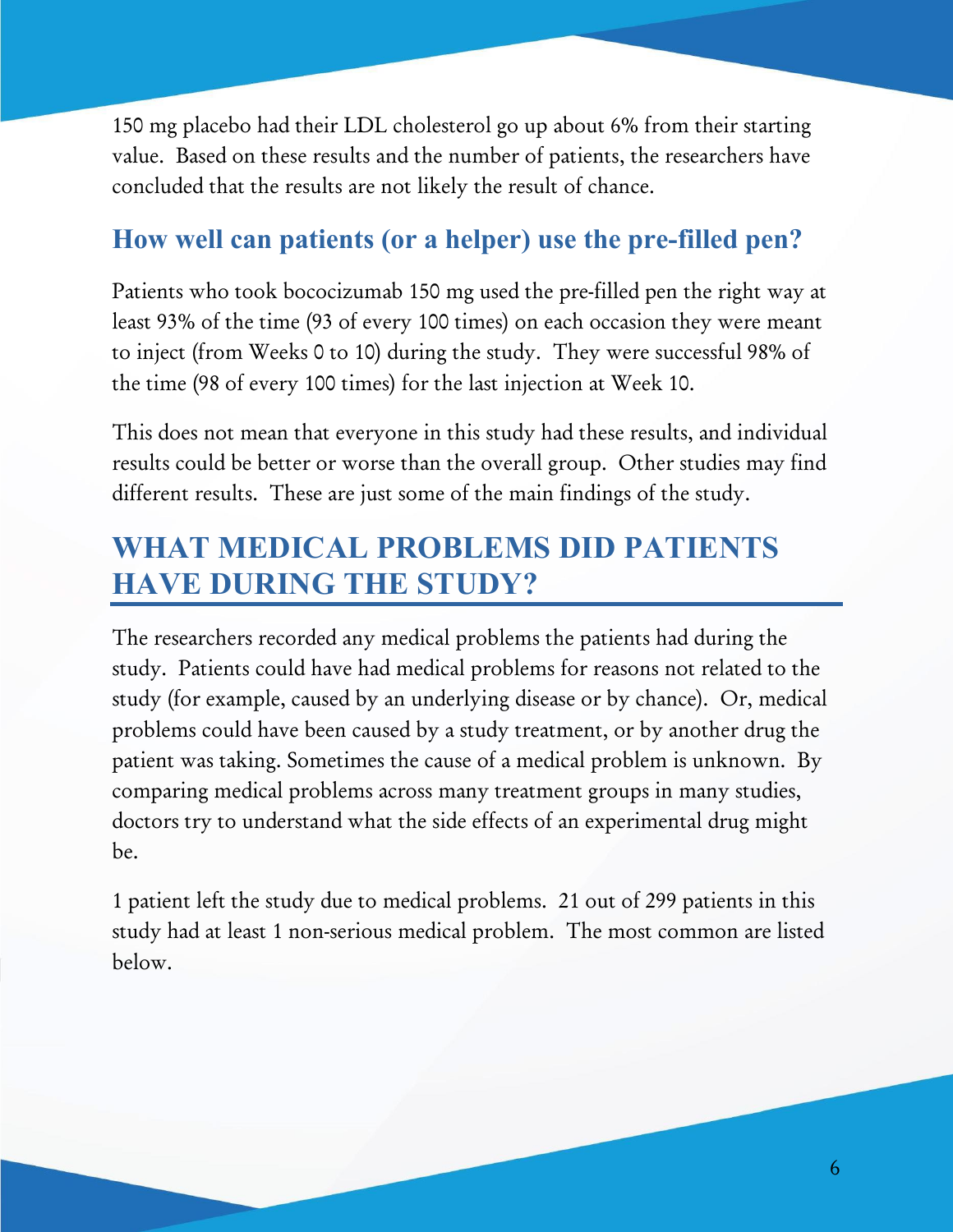| <b>Most Common Non-Serious Medical Problems</b><br>(Reported by More Than 5% of Patients) |                                                                         |                                               |                                                        |                                               |  |  |  |  |
|-------------------------------------------------------------------------------------------|-------------------------------------------------------------------------|-----------------------------------------------|--------------------------------------------------------|-----------------------------------------------|--|--|--|--|
| <b>Medical Problem</b>                                                                    | Bococizumab Bococizumab<br>$75 \text{ mg}$<br>(100 Patients<br>Treated) | $150 \text{ mg}$<br>(100 Patients<br>Treated) | Placebo<br>$75 \text{ mg}$<br>(49 Patients<br>Treated) | Placebo<br>150 mg<br>(50 Patients<br>Treated) |  |  |  |  |
| Nose and throat<br>infection                                                              | 2(2%)                                                                   | 3(3%)                                         | 2(4%)                                                  | 3(6%)                                         |  |  |  |  |
| Diarrhea                                                                                  | 2(2%)                                                                   | $1(1\%)$                                      | $1(2\%)$                                               | 3(6%)                                         |  |  |  |  |
| Common cold                                                                               | $1(1\%)$                                                                | 2(2%)                                         | 3(6%)                                                  | $O(0\%)$                                      |  |  |  |  |

### **WERE THERE ANY SERIOUS MEDICAL PROBLEMS?**

A medical problem is considered "serious" when it is life-threatening, causes lasting problems, or needs hospital care.

7 patients (2%, or 2 out of 100 patients) had serious medical problems. No patients died during the study. 4 patients in the bococizumab groups, and 3 patients in the placebo groups had a serious medical problem. All serious medical problems were considered by the doctors and Sponsor as not due to study medicines.

#### **WHERE CAN I LEARN MORE ABOUT THIS STUDY?**

If you have questions about the results of your study, please speak with the doctor or staff at your study site.

For more details on this study protocol, please visit online at [www.clinicaltrials.gov](http://www.clinicaltrials.gov/) (use the study identifier **NCT02458287**).